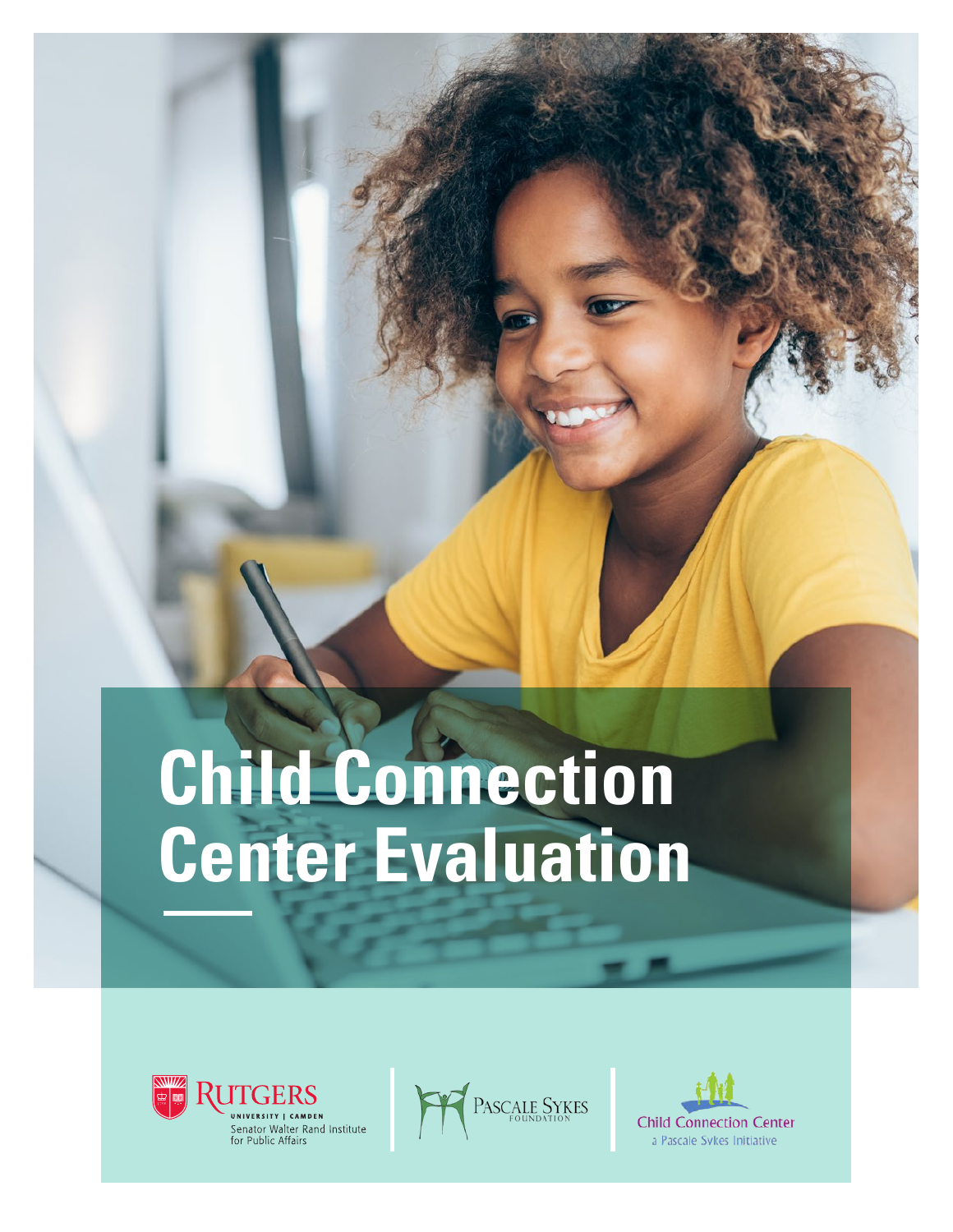

### Child **Connection** Center **Evaluation**









the Strengths and Difficulties Questionnaire (SDQ: Goodman, 1997; Goodman, 1999), which is a widely used measure that utilizes teacher and parent report. This data provides clarity on the effectiveness of the CCC and furthers our understanding of the impact of schoolbased behavioral and emotional support services.

### **METHODS**

Caregivers and teachers rated their students using the SDQ. Caregivers were asked to fill out the Parent SDQ and teachers were asked to fill out the Teacher SDQ. The SDQ consists of 25 items asking five questions about each of the following areas: emotional symptoms, behavioral problems, hyperactivity and inattentiveness, peer relationship problems, and prosocial behavior. An impact supplement for the SDQ was also administered, asking questions about the duration, frequency, severity, and overall impact of the difficulties a child Clayton, NJ and Central Early Childhood Center in Deptford, NJ. Teachers enrolled in this study in a massrecruitment effort, and most teachers who participated did so for more than one student. Caregivers were given the option to participate in the study when their child began working with the CCC. Teachers and caregivers filled out a baseline SDQ upon enrollment in the study and then a follow-up SDQ three months after the child had been receiving support through the CCC. Two waves of data were collected. In wave I, data from

experiences in their everyday life. The SDQ was administered to the caregivers and II, data from 44 parents and 41 teachers were analyzed. teachers of students in three schools: Herma Simmons Elementary and Saint Michael's Regional School in in the analysis. 35 parents and 45 teachers were analyzed and in wave A total of 79 caregivers and 86 teachers were included

### **INTRODUCTION**

Senator Walter Rand Institute for Public Affairs (WRI) at Rutgers University-Camden serves as a research and public service center for the southern New Jersey community, addressing challenges unique to New Jersey residents. The Pascale Sykes Foundation operates to strengthen family relationships in lowincome areas of southern New Jersey.

Behavioral and emotional challenges are common, hindering a child's progress in the classroom and at home. One of the most effective models for improving student school experiences and outcomes is the social-emotional learning (SEL) model. SEL models for early childhood focus primarily on promoting positive interactions with peers and strengthening emotional and behavioral control (Denham & Brown, 2010).

Positive behavior interventions and supports (PBIS) is a commonly-used framework for designing behavioral interventions in schools. The PBIS model uses a tiered classification system to ensure that support is appropriately distributed, with tier 1 students (80% of students) being served by the general implementation of an intervention, tier 2 students (15% of students) being served by group or program specific services, and tier 3 students (5% of students) being served by individual services, and while there is a relatively large body of research on students in tiers 1 and 3, little is known about educational outcomes for students classified as tier 2 (Stormont & Reinke, 2013).

The Child Connection Center (CCC) has created an SEL-based intervention in a PBIS structure for three local schools in southern New Jersey. In this unique model the CCC works collaboratively with students, caregivers, and teachers to improve students' and families' lives. The CCC develops students' social, emotional, behavioral, and mental health through comprehensive, individualized support designed to enable and empower students to learn both in and out of school.

This study evaluated the outcomes of children receiving supports from the CCC as part of a model called the Clayton Model. This study measured students' social, emotional, and behavioral functioning over time using



In wave I, caregivers report decreases in emotional difficulties, behavioral problems, and impact of difficulties. Total difficulties were marginally decreased. In wave II, caregivers report decreases in emotional difficulties, behavioral problems, total difficulties, the overall impact of those difficulties, and the burden of those difficulties.

#### **TEACHER**



In wave I, teachers report decreases in hyperactivity, total difficulties, and the impact of difficulties. Peer difficulties were marginally decreased. In wave II, teachers report increases

in prosocial behavior.

### **OVERALL RESULTS**

Caregivers report students produced decreases in emotional difficulties, behavioral problems, total difficulties, the overall impact of those difficulties, and the burden of those difficulties. For teachers, student involvement produced increases in prosocial behavior, decreases in the overall impact of difficulties and the burden of those difficulties on the class, as well as a marginal decrease in peer difficulties and total difficulties.

### **RESULTS**

# $O$   $O$